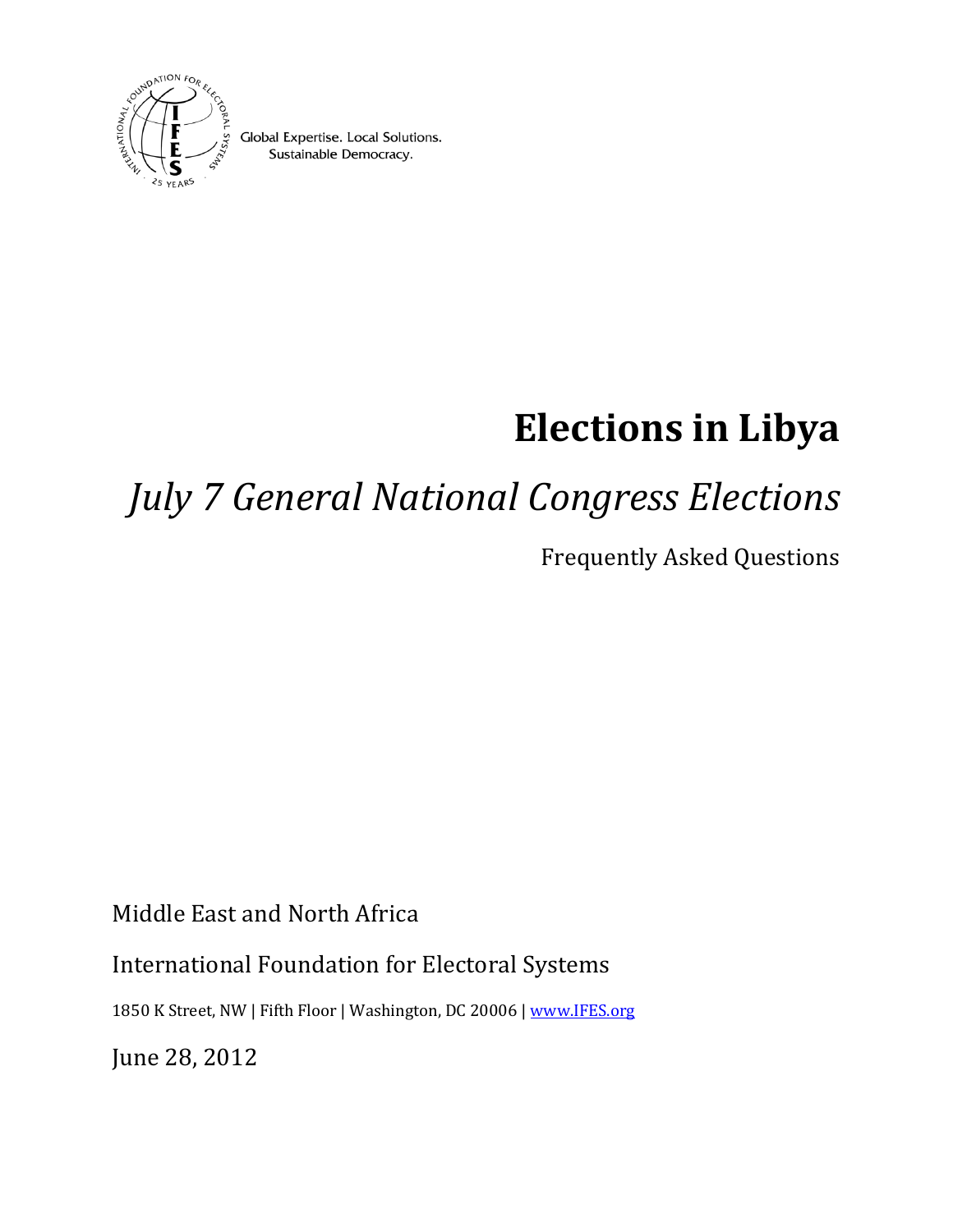## **Frequently Asked Questions**

| Which institution has the legal mandate to conduct GNC elections and how is it structured?3         |  |
|-----------------------------------------------------------------------------------------------------|--|
|                                                                                                     |  |
|                                                                                                     |  |
|                                                                                                     |  |
|                                                                                                     |  |
|                                                                                                     |  |
|                                                                                                     |  |
| How will out-of-country voters know what type of ballot or ballots to use and who the candidates or |  |
|                                                                                                     |  |
|                                                                                                     |  |
|                                                                                                     |  |
|                                                                                                     |  |
| How will voters know who the candidates and political entities are on Election Day? 7               |  |
|                                                                                                     |  |
|                                                                                                     |  |
|                                                                                                     |  |
|                                                                                                     |  |
|                                                                                                     |  |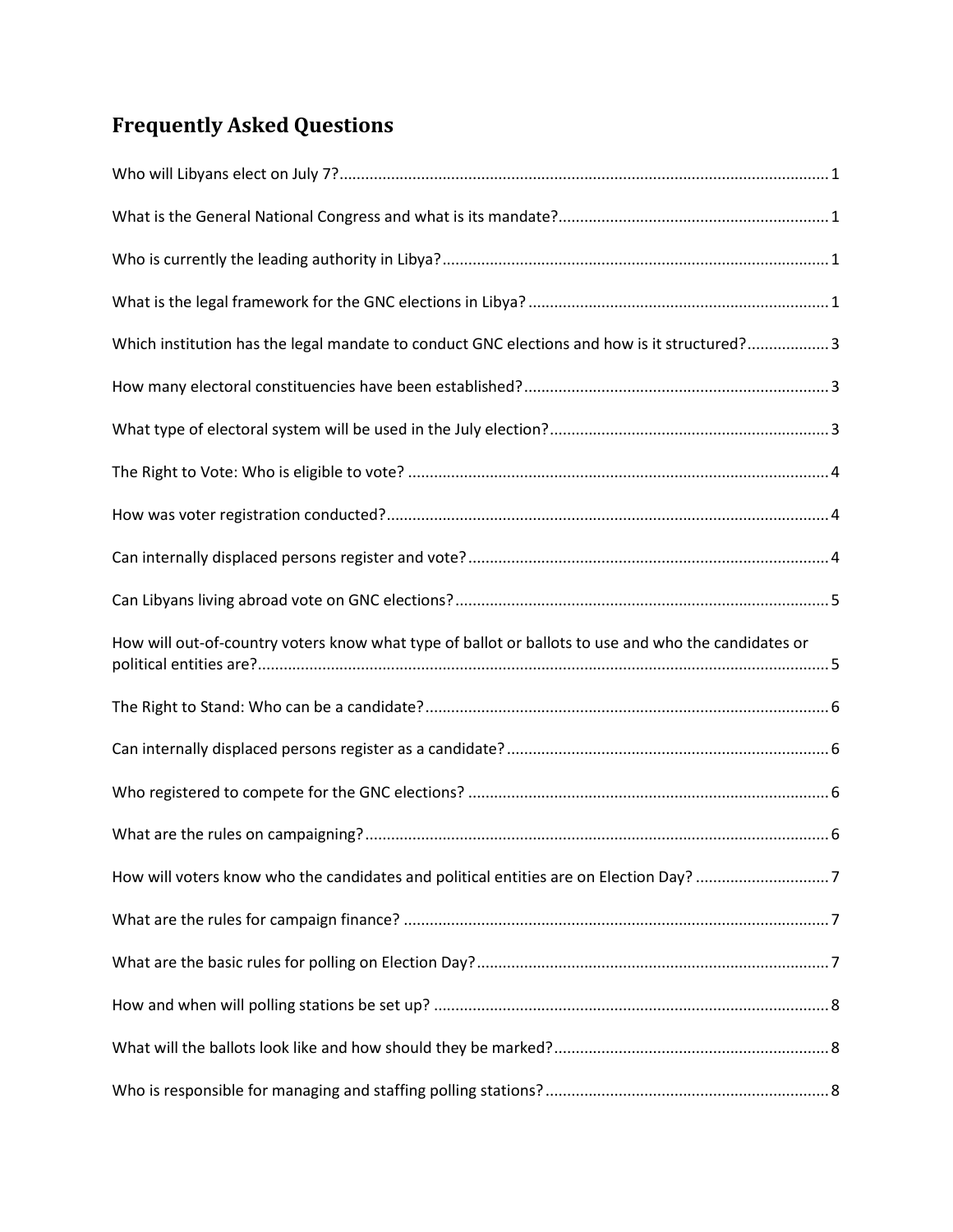| What provisions have been made to accommodate voters with a physical or mental disability?  8 |  |
|-----------------------------------------------------------------------------------------------|--|
|                                                                                               |  |
|                                                                                               |  |
|                                                                                               |  |
|                                                                                               |  |
|                                                                                               |  |
|                                                                                               |  |
|                                                                                               |  |
|                                                                                               |  |
|                                                                                               |  |
|                                                                                               |  |
|                                                                                               |  |
|                                                                                               |  |
|                                                                                               |  |
|                                                                                               |  |
|                                                                                               |  |
| Who are media representatives and why are they important to the elections?  12                |  |
|                                                                                               |  |
|                                                                                               |  |
|                                                                                               |  |
|                                                                                               |  |
|                                                                                               |  |
|                                                                                               |  |
|                                                                                               |  |
|                                                                                               |  |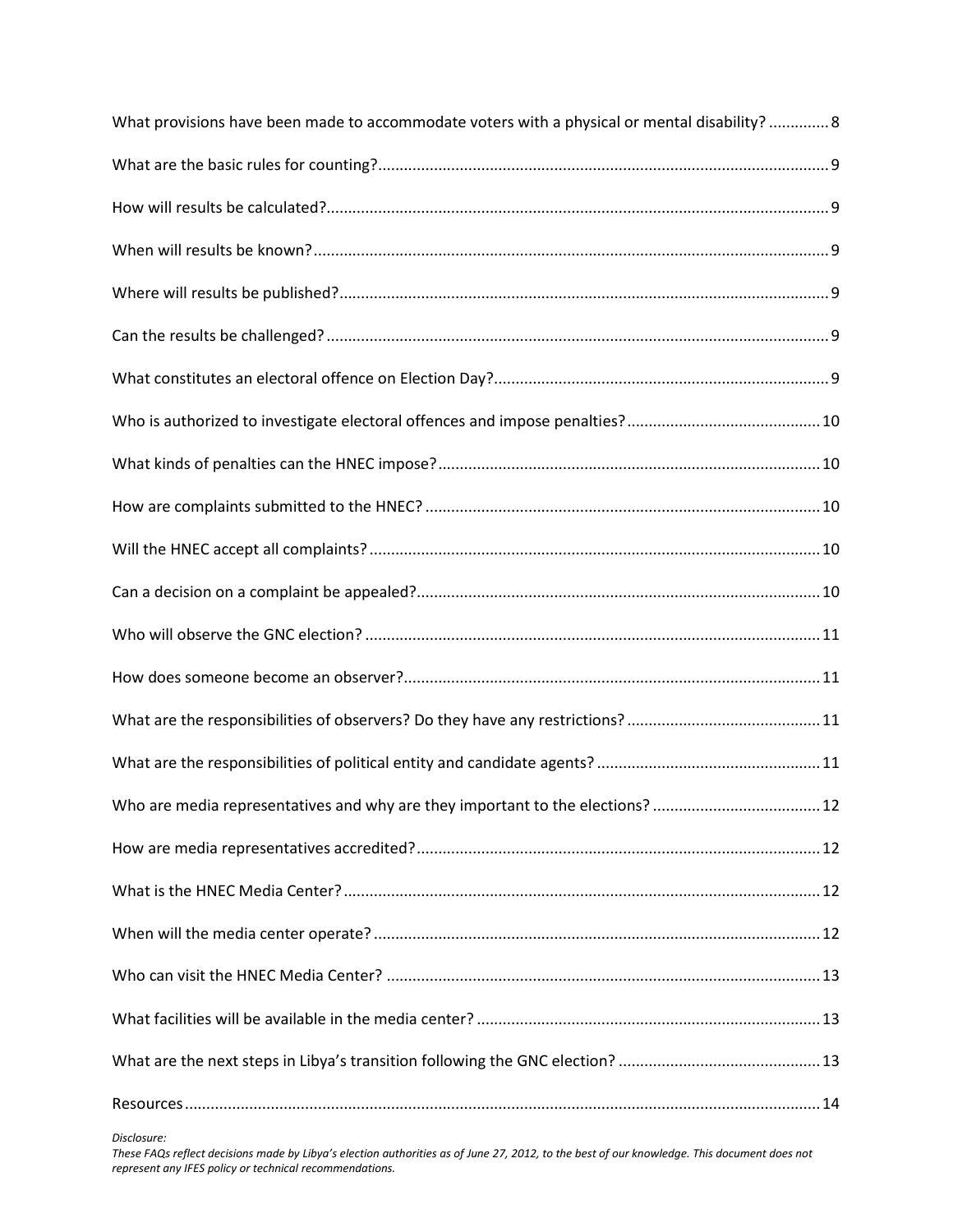## <span id="page-3-0"></span>**Who will Libyans elect on July 7?**

On July 7 Libyan citizens will have the opportunity to elect a 200-member General National Congress (GNC). The GNC election represents the first national election in Libya since the revolution and fall of the former regime, as well as the first general election since 1952, which was limited to male voters over the age of 21.

Out-of-country voting will also take place over five days, from July 3-7, 2012, in the following six countries: Canada, Germany, Jordan, United Arab Emirates, United Kingdom and the United States.

#### <span id="page-3-1"></span>**What is the General National Congress and what is its mandate?**

The GNC will replace the current, unelected National Transitional Council (NTC). One of GNC's principle responsibilities will be to appoint a 60-member body responsible for drafting the new constitution for Libya and approving the draft by a two-thirds majority before submitting it to a national referendum.

The constitution is to be drafted and adopted within a period not to exceed 120 days from the GNC's first meeting. The draft constitution will be submitted to a referendum within 30 days from the date of adoption.

#### <span id="page-3-2"></span>**Who is currently the leading authority in Libya?**

During this transitional period in Libya, the country is governed by the NTC, which was formed by a constitutional declaration on August 3, 2011. On November 22, 2011, the NTC appointed an interim government led by newly-appointed Prime Minister Dr. Abdurrahim El-Keib.

#### <span id="page-3-3"></span>**What is the legal framework for the GNC elections in Libya?**

The legal framework for the GNC elections is composed of the following decrees and complemented by regulations and decisions of the High National Elections Commission (HNEC):<sup>1</sup>

**Constitutional Declaration (3 August 2011)** – Outlines the constitutional and legal framework governing the transitional period between the end of the revolution and adoption of a new constitution by an elected government.

**Constitutional Amendment 1/2012 (13 March 2012)** – Amends Article 30 of the constitutional declaration which deals with the transfer of power from the NTC to the GNC and spells out the timeline for drafting the constitution, and holding the constitutional referendum and general elections.

**Law 3/2012 (7 February 2012)** – Establishes the HNEC and deals with the selection and composition, structure and powers of the board and chairman, prohibitions and termination of the HNEC.

 $\overline{\phantom{a}}$ 

<sup>&</sup>lt;sup>1</sup> See *Resources* section for links to full-text versions of these laws and regulations.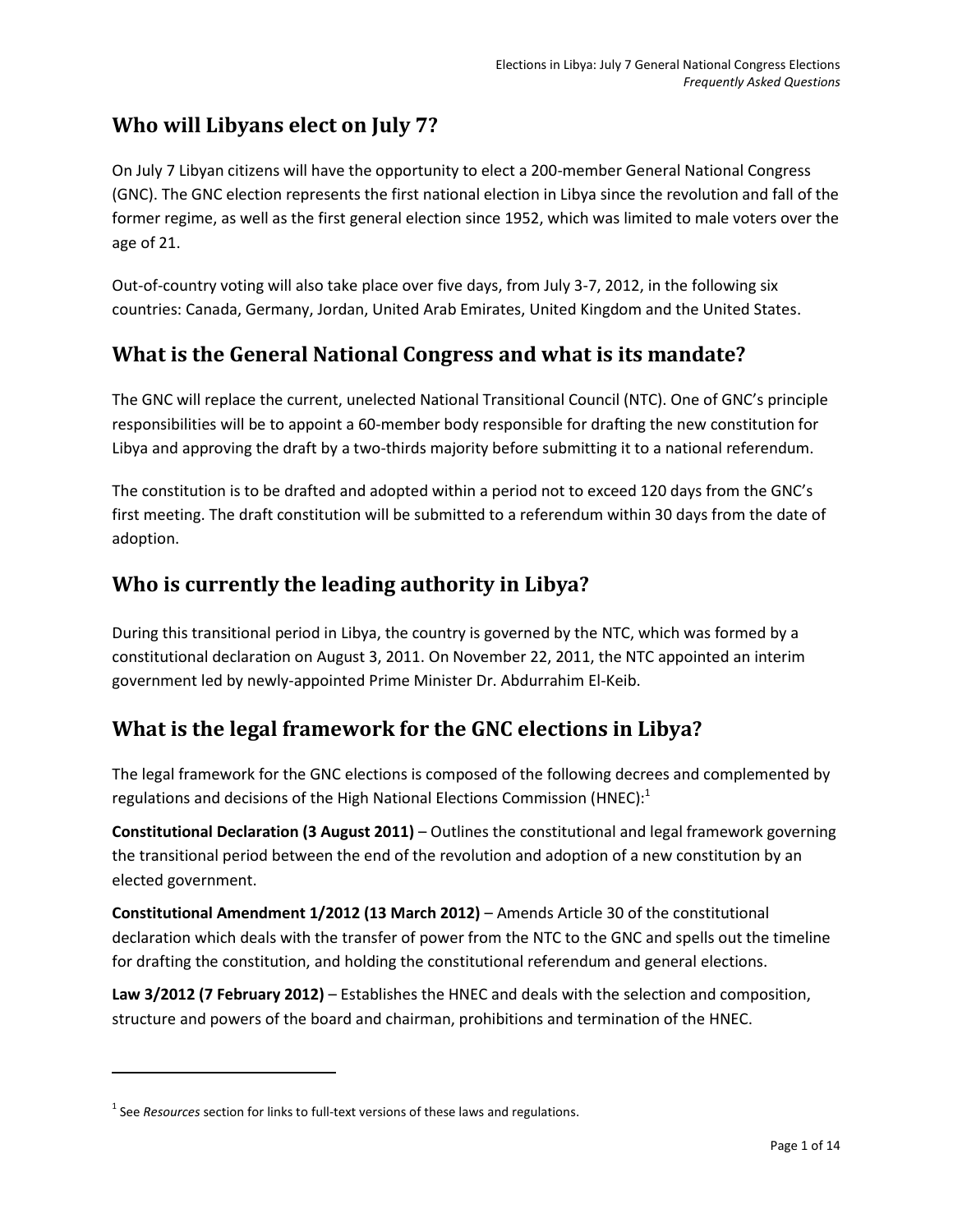**Law 4/2012 (1 February 2012)** – Explains the election system, voter and candidate eligibility, voter registration, polling, campaigning, appeals, crimes and observation for the GNC elections.

**Law 14/2012 (12 March 2012)** – Specifies electoral constituencies for the GNC elections.

**Law 26/2012 (4 April 2012)** – Allows for the creation of the High Commission for the Implementation of Integrity and Patriotism Standards, the body responsible for ensuring candidates and government employees do not have ties to the former regime or any criminal background.

**Law 28/2012 (17 April 2012)** – Amendment of Law 4/2012 regarding regulations of the election of the GNC and replaces the text of Article 32 of Law 4/2012.

**Law 29/2012 (2 May 2012)** – Outlines the regulations, roles and restrictions on political parties.

**NTC Decision 177/2011 (15 November 2011)** – Covers the standards of integrity and patriotism required from those serving in governmental positions, and outlines the standards and criteria to ensure the integrity and patriotism of all government officials.

**NTC Decision 13/2012** – Regarding the appointment of the chairman and members of the board of the HNEC.

**NTC Decision 35/2012** – Amends NTC Decision No. 13 on naming the president and members of the High National Elections Commission to elect the General National Congress.

*Following from and expanding on the preceding laws, the following regulations of the HNEC further define the legal framework for the GNC elections:*

**HNEC Regulation 18/2012 (March 2012)** – Addresses the structure of HNEC sub-commissions and describes the structure and location of the 13 HNEC sub-administration offices.

**HNEC Regulation 19/2012 (26 March 2012)** – Outlines the rules, process and locations of voter registration in Libya for the GNC elections.

**HNEC Regulation 23/2012 (19 April 2012)** – Explains the authorities and scope of work of the main subcommittees of the 13 electoral districts.

**HNEC Regulation 38/2012 (23 April 2012)** – Describes the rules for candidates to be nominated and how to register as independent or political entity list candidates.

**HNEC Regulation 51/2012 (25 April 2012)** – Describes the process, requirements and procedures of accreditation for domestic and international observers and candidate and entity agents.

**HNEC Regulation 57/2012 (28 April 2012)** – Explains the role of media and the restrictions on their conduct for these elections.

**HNEC Regulation 59/2012 (29 April 2012)** – Explains the rules, timeline, conduct and responsibilities of candidates and political entities during the campaign period.

**HNEC Regulation 67/2012 (15 May 2012)** – Describes how polling station committees should conduct polling and count ballots on Election Day.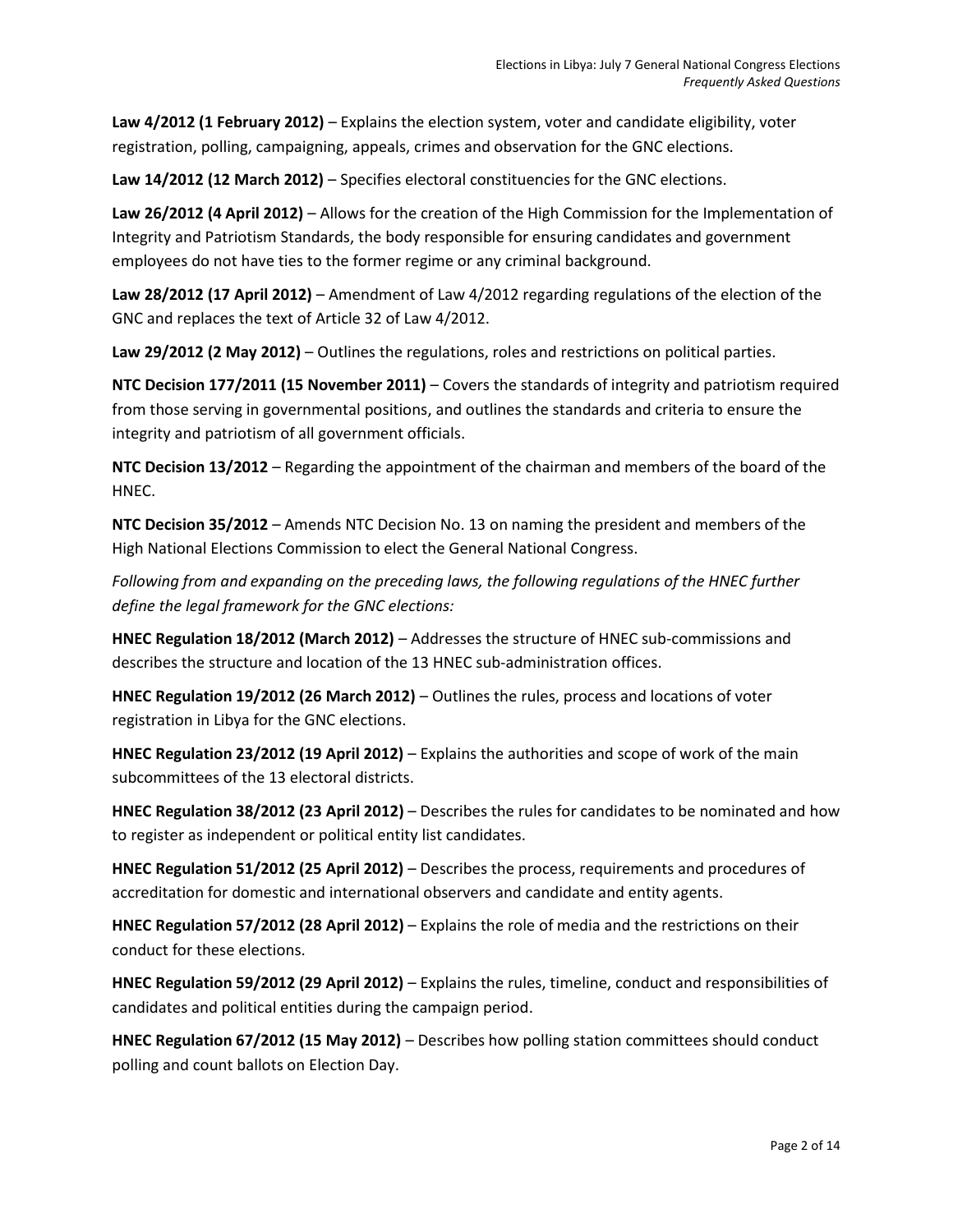**HNEC Regulation 72/2012 (21 May 2012)** – Describes the process of publishing preliminary voter lists and how voter names may be challenged.

**HNEC Regulation 75/2012 (23 May 2012)** – Explains how, where and why out-of-country voting should take place for expatriate Libyans.

**HNEC Regulation 93/2012 (25 June 2012)** – Describes the process for submitting complaints; how HNEC will process complaints; and possible sanctions that may result from violations.

## <span id="page-5-0"></span>**Which institution has the legal mandate to conduct GNC elections and how is it structured?**

The High National Election Commission (HNEC) is the body responsible for conducting the GNC election. The HNEC is governed by an 11-member board of commissioners appointed by the NTC on February 7,  $2012.<sup>2</sup>$ 

The HNEC Secretariat is responsible for the implementation of the election under the supervision of the board of commissioners. The secretariat oversees 13 sub-administration offices, (or district offices), throughout Libya that will implement the election down to the polling station level. Currently, there are 102 HNEC staff members, including 76 men and 26 women at headquarters, and more than 600 staff in 13 sub-administration offices. There will be an additional 38,000 temporary staff hired to assist with Election Day across 6,629 polling stations.

## <span id="page-5-1"></span>**How many electoral constituencies have been established?**

The 200-member GNC will be elected in 73 electoral constituencies. Nineteen of these subconstituencies will have only a majoritarian contest. Four will have only a proportional contest and the remaining 50 sub-constituencies will have both proportional and majoritarian contests.

## <span id="page-5-2"></span>**What type of electoral system will be used in the July election?**

 $\overline{\phantom{a}}$ 

The electoral system is a mixed majoritarian and proportional representation (PR) system. The majoritarian system is divided into first-past-the-post and single non-transferrable voting systems.

One hundred and twenty seats will be selected through a majoritarian system in 69 constituencies. Voters will have one vote and will mark their ballot for the candidate of their choice. The candidate(s) who receive the most votes will be elected. Of these 69 constituencies, 40 constituencies have one seat for a total of 40 elected representatives; the other 29 constituencies have more than one seat (based on population figures), for a total of 80 elected representatives.

<sup>&</sup>lt;sup>2</sup> According to Electoral Law 3/2012, the HNEC was originally to be comprised of 17 members. Only 15 of 17 members were appointed on February 7, 2012, and then on April 25, 2012, the board of commissioners was restructured and the total number of commissioners reduced to 11. In May 2012, one commissioner resigned. A new commissioner, Mr. Wesam Al-Saghir, was appointed on June 16, 2012.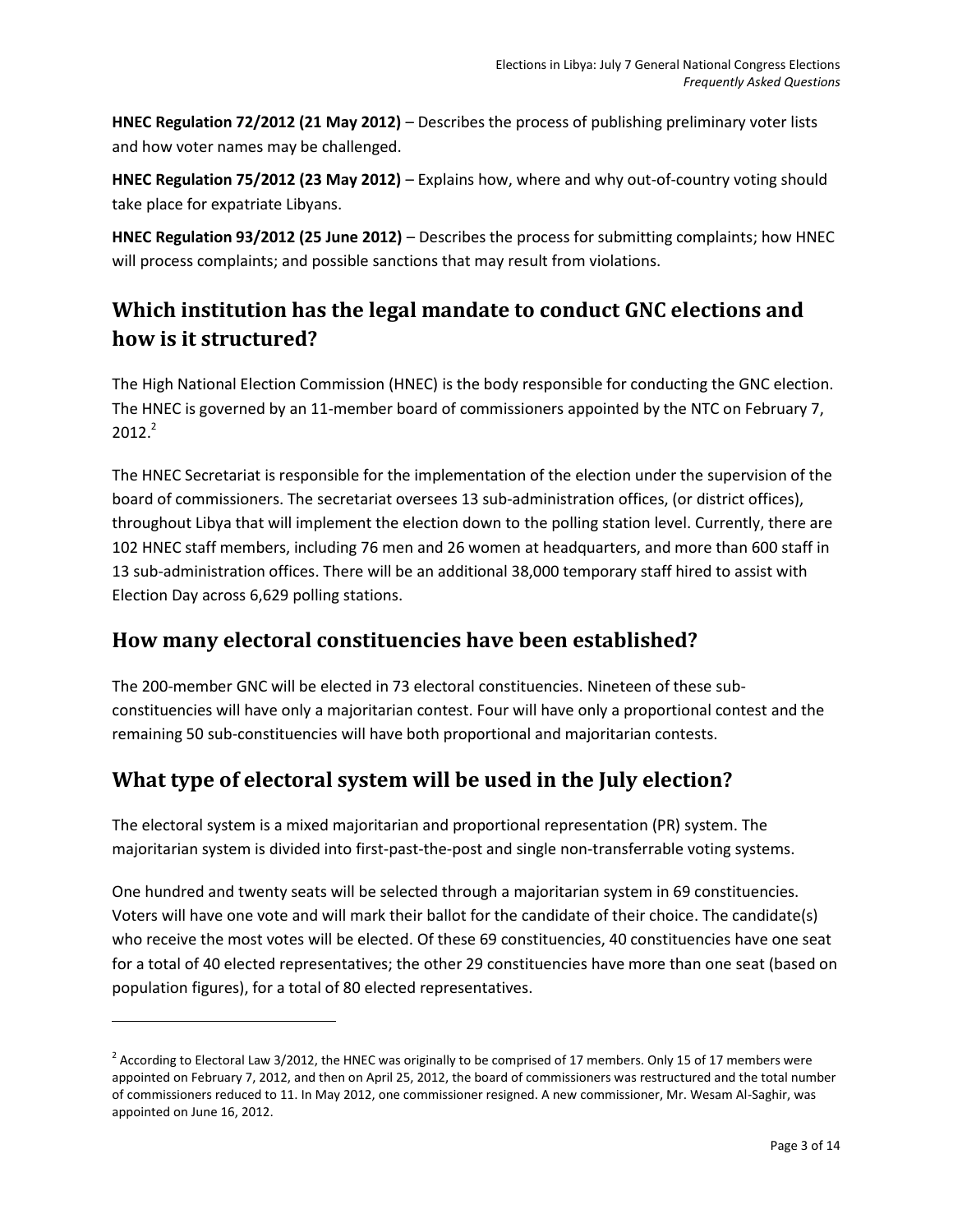The remaining 80 seats will be selected through a PR system in 20 constituencies.<sup>3</sup> Voters will mark their ballot for the political entity of their choice and can only vote once. For the PR race, political entities will win seats in proportion to votes won. The ballot will only show the names of the political entities; winners will be selected from the lists according to their position on the lists. Based on Election Law 3/2012, political entities must submit candidate lists that alternate between men and women in equal numbers.

## <span id="page-6-0"></span>**The Right to Vote: Who is eligible to vote?**

According to Article 9 of Election Law 4/2012, an eligible voter must be: a Libyan citizen; 18 years of age; legally competent; registered to vote; unaffiliated with military institutions; and never convicted of a felony or misdemeanor involving moral turpitude unless rehabilitated.

#### <span id="page-6-1"></span>**How was voter registration conducted?**

l

Voter registration was conducted nationwide from May 1-21, 2012. Eligible voters were able to register in person in the constituency of their choice, where they must also vote. Over 1,540 voter registration centers were open to conduct this process throughout Libya. Of the estimated 3.3 million eligible voters, 2.866 million registered to vote; of which 45 percent are women.

Registered voters were permitted to inspect the voter list where they registered during the exhibition and challenges period from May 22-26. During the exhibition period, voters were allowed to contest the inclusion of any individual whom they did not believe was eligible to vote.

## <span id="page-6-2"></span>**Can internally displaced persons register and vote?**

For the purpose of the GNC election, an internally displaced person is any person who, due to the 2011 conflict, has been forced to move from their home or place of habitual residence from one of five locations in Libya, and is unable to return home "due to clear moral peril," as determined by the HNEC. The locations identified by the HNEC as sources of internally displaced persons are: Misrata, Tawerga, Khallesh (Al-Asabi'a), Msheshia (Yefran), Bani Walid and Al-Rumiyah.

An internally displaced person can register and vote, like any other Libyan citizen, provided he/she meets all eligibility requirements. They may also register and vote at one of 14 special registration centers in Tripoli, Benghazi, Khoms, Sabha, Gherian and Sirte. These centers have been identified by the HNEC for internally displaced persons to register and vote for their home constituency. In addition, a special provision will be made for internally displaced persons from Bani Walid who will be able to register and vote only at an identified special center in Hay Dimasq, Tripoli.

 $^3$  The 20 PR constituencies overlap with the 69 majoritarian constituencies and therefore do not add up to the 73 subconstituencies in the country.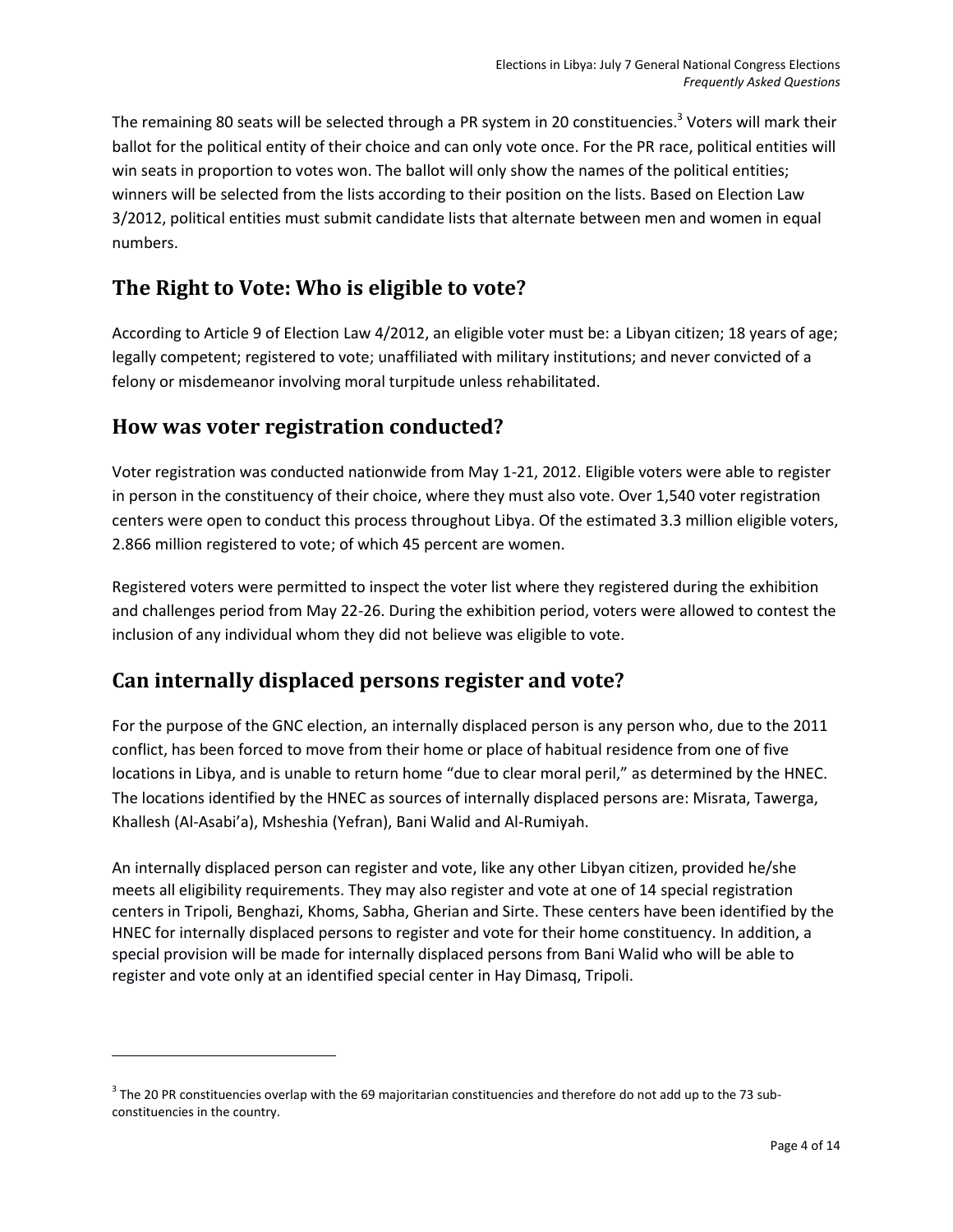Like all Libyan voters, displaced persons must show their family book or civil registry ID to prove citizenship. In addition, photo ID is required to prove identity. Acceptable photo ID includes a family book photograph, passport, personal identification document or a national number card.

In addition, the family book or civil registry ID must state their place of origin as one of the five accepted locations stated above. Cards from LibAid (the NGO registering internally displaced persons in Libya) are not accepted as proof of identity.

## <span id="page-7-0"></span>**Can Libyans living abroad vote on GNC elections?**

In accordance with Libyan election law, Libyans living abroad have the opportunity to register and vote in the GNC election. Due to the short time frame and the cost and distance of travel for out-of-country voters, the HNEC decided that voters will be able to register and vote at the same time, so that only one trip to a registration and polling center will be necessary. Out-of-country voting will take place over a five-day period ending on Election Day in Libya, from July 3-7, 2012. Daily hours of operation will be published on the HNEC website.

To be registered to vote out-of-country, one must be a Libyan national and at least 18 years of age at the time of voting. To establish identity, official photo ID is required. To establish nationality, prospective voters need to produce a family book or copy of the family book; an official document issued by the Libyan Civil Registry Office; or a Libyan passport.

The HNEC selected six countries in which out-of-country voting will be conducted: Canada, Germany, Jordan, United Arab Emirates, United Kingdom and the United States. Out-of-country voting operations will take place in the capital cities of the selected countries, except in the case of United Arab Emirates, where voting will take place in Dubai. Libyans who are living outside of the six countries can come back to Libya to vote if they are registered. Voter registration in Libya ended on May 21, 2012. Once registered, voters will have to return to vote in the same location.

Out-of-country voting is being implemented by the International Organization for Migration on behalf of the HNEC. All decisions, regulations, procedures, materials and ballots will be approved by the HNEC in Tripoli.

## <span id="page-7-1"></span>**How will out-of-country voters know what type of ballot or ballots to use and who the candidates or political entities are?**

Before the election, the HNEC will publish a list of all candidates and entities registered to contest each constituency on thei[r website](http://www.hnec.ly/) [\(www.hnec.ly\)](http://www.hnec.ly/). Additionally, each out-of-country voting site will have HNEC staff to help voters identify the sub-constituency for which they wish to vote and provide a booklet listing all eligible candidates and political entities for that sub-constituency. Depending on the sub-constituency, the voter will be provided with either one or two ballots.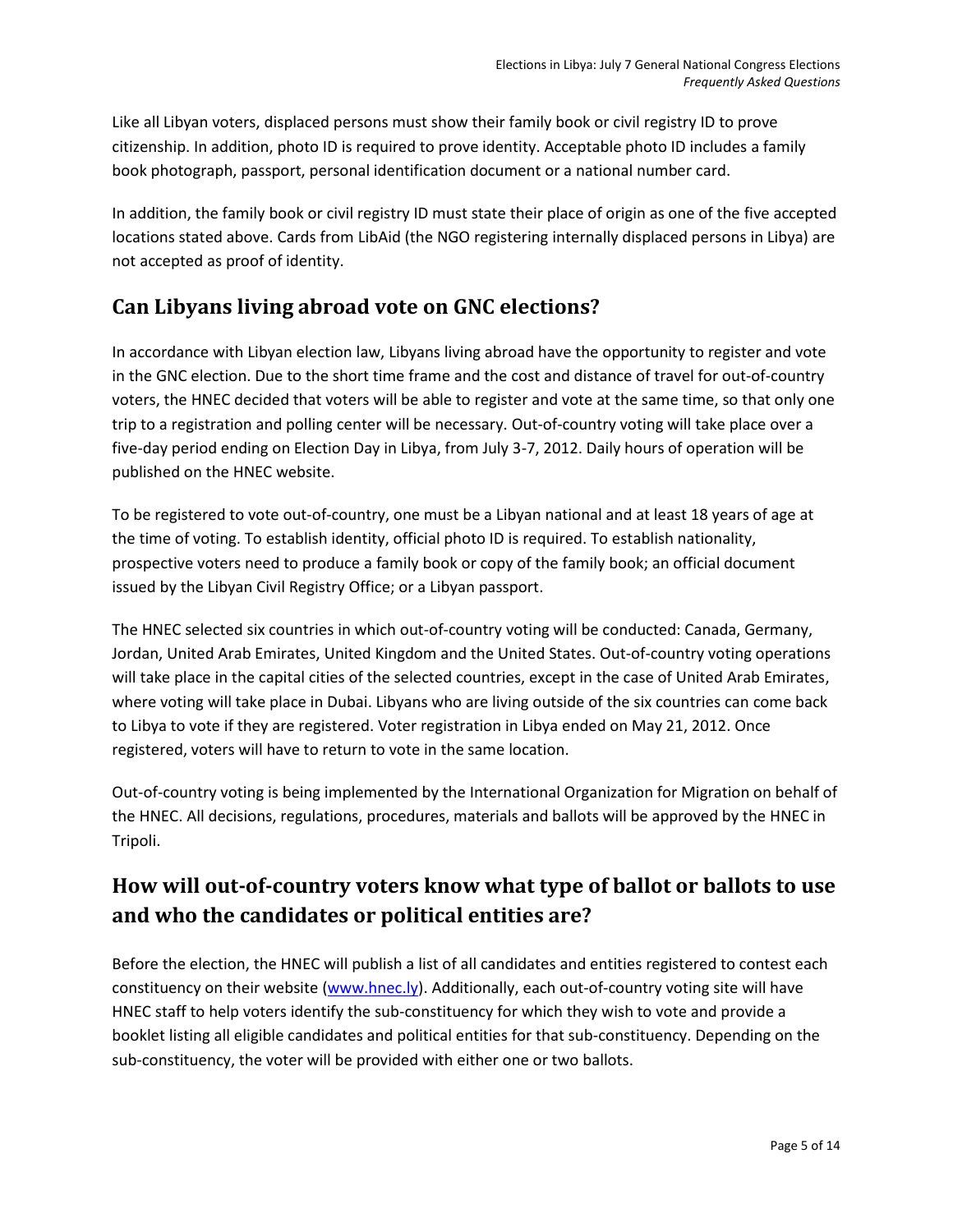## <span id="page-8-0"></span>**The Right to Stand: Who can be a candidate?**

To be nominated for the GNC elections, one must be a Libyan national, in accordance with the provisions of Election Law No. 4/2012. Candidates must be at least 21 years of age, literate and cannot be a member of the NTC or the interim government. Candidates may not be former members of the executive office or chairpersons of local councils, nor may they be members of the HNEC, its subcommittees or polling center committees. They must fulfill national integrity criteria and conditions adopted by the NTC through decision No. 177/2011. Candidates are subject to the endorsement of the HNEC for implementation of integrity and patriotism criteria.

## <span id="page-8-1"></span>**Can internally displaced persons register as a candidate?**

Internally displaced persons may be nominated as a candidate for one of five constituencies identified above by the HNEC. They must submit their paperwork to a HNEC sub-administration office in Tripoli, Benghazi, Sabha, Khoms, Gherian or Sirte.

## <span id="page-8-2"></span>**Who registered to compete for the GNC elections?**

There are 2,501 independent candidates and 142 political entities who have successfully registered to contest these elections. From political entities, there are 377 candidate lists with 1,206 candidates registered in 20 proportional races.

Over 80 women have registered as individual candidates in the GNC election. There is no quota for women candidates; however, all political entity lists must respect a rule of alternating between male and female candidates both horizontally and vertically.<sup>4</sup> More than 500 women candidates have registered as political entity list candidates. In total, 585 of 3,767 candidates are women.

## <span id="page-8-3"></span>**What are the rules on campaigning?**

l

The campaign period takes place from June 18-July 5, 2012. Campaigning begins as soon as the HNEC announces the final list of candidates and political entities and ends 24 hours before the start of Election Day. Election advertising must not contain anything that affects national unity or leads to discord or conflict among the voters.

Mosques, schools, colleges, institutes and military camps may not be used for election campaigning and it is prohibited to abuse power or use public offices to engage in any activity of campaigning to influence voters in favor of any candidate.

On Election Day, no candidate may distribute or have others distribute campaign literature or print advertising. It is not permissible for any government staff, including local councils, political organizations

 $^4$  If a political entity has registered in more than one constituency, half of their candidate lists must begin with a female candidate and half with male candidate.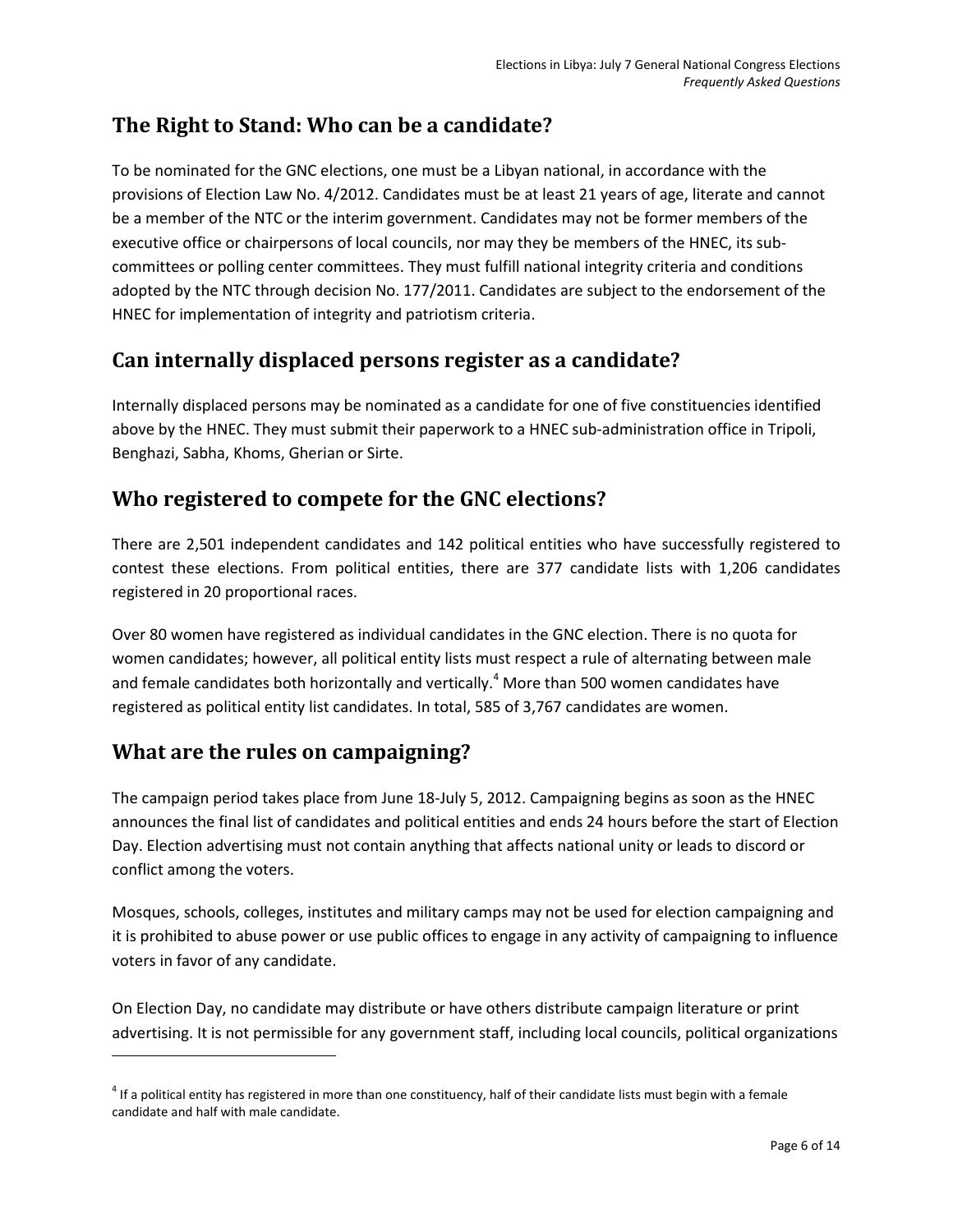and civil society organizations to publish advertisements or distribute campaign literature on Election Day. No one is permitted to distribute any advertisements or campaign literature in the name of a candidate who has withdrawn from the election. Additionally, rallies or gatherings are not permitted to take place near polling and counting stations.

## <span id="page-9-0"></span>**How will voters know who the candidates and political entities are on Election Day?**

A list of all individual candidates and political entities were published in newspapers before the start of the campaign period. In addition, all polling stations will have posters listing the candidates and political entities running in that particular constituency.

## <span id="page-9-1"></span>**What are the rules for campaign finance?**

Political entities and candidates may accept financial donations from Libyans, but are forbidden to receive any support or funds from foreign or illegal sources. Financing the election campaign by means of public funds, ministries, treasuries, government companies, institutions or bodies is also strictly prohibited.

Candidates and political entities must open a bank account for the sole purpose of receiving and disbursing monies related to campaign finance. All sources of financing, including donations both in-kind and cash, must be disclosed to the HNEC.

All financial information for the election campaign must be made available to the public by the HNEC. The campaign expense limit for independent candidates and political entities is set by the HNEC for each constituency and published on the HNEC website.

The final financial report of an individual or political entity must be submitted to the HNEC within 15 days of the announcement of the final results of the election. The HNEC will review and audit the financial reports of the candidates and political entities, and retains the right to publish the data on its website.

## <span id="page-9-2"></span>**What are the basic rules for polling on Election Day?**

Polling stations will open at 8:00 a.m. and close at 8:00 p.m. on July 7, 2012. Voters must bring their voter registration card and photo ID to the polling center where they are registered to vote.

Voters will be directed to a polling station inside the polling center that matches the number on their voter registration card. Once in the polling station, voters will be checked for traces of voter ink and marked off the voter registry with their photo ID. Voters whose fingers show traces of voter ink will not be allowed to vote.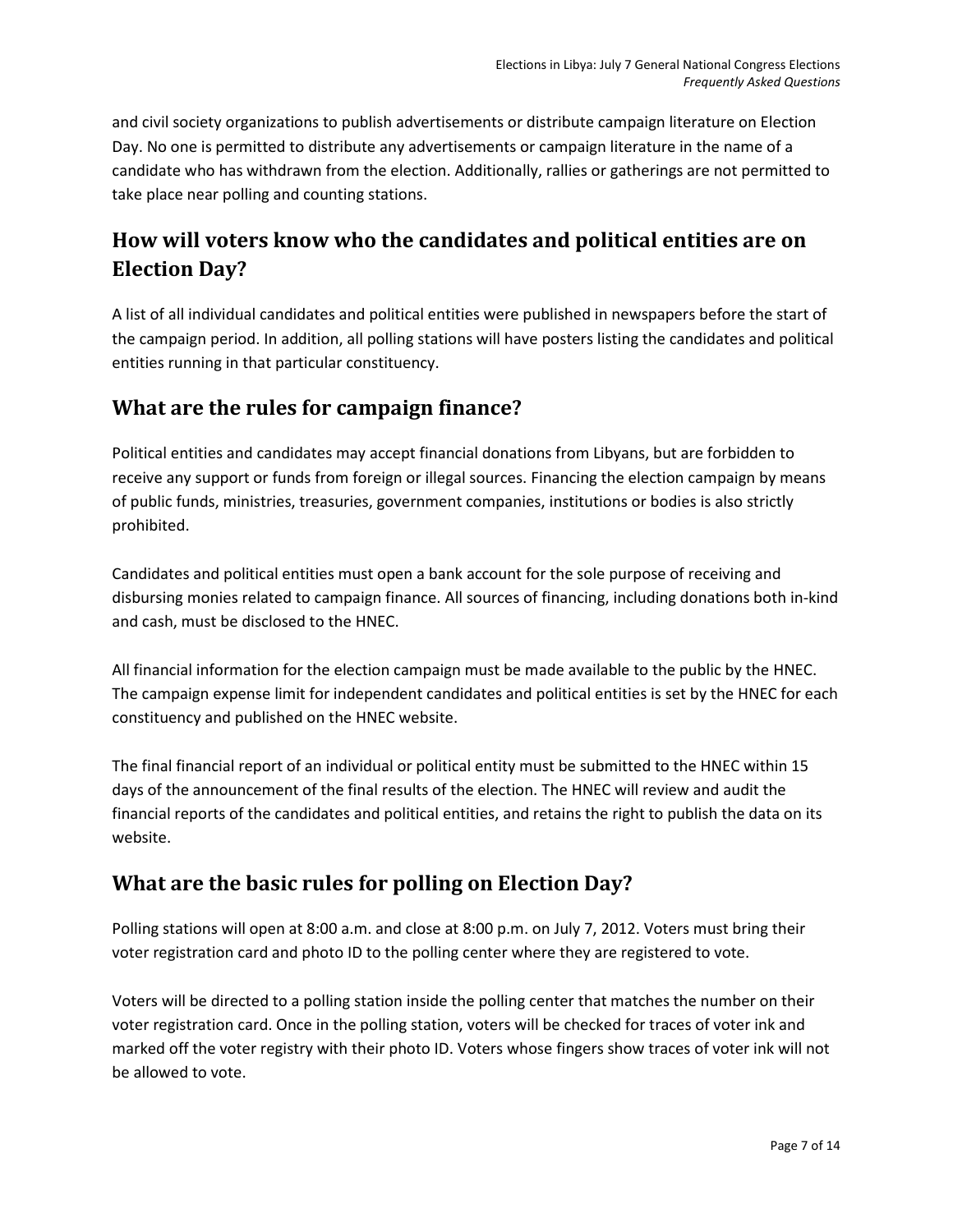Depending on their constituency, voters will be given one or two ballots and instructions on how to vote, and then proceed to mark their ballot(s) behind the voting screen. Polling staff will confirm that the marked ballots are folded and stamped with the HNEC stamp. Voters will then have their index finger inked to show they have voted, and will place their ballots in the respective ballot box (one for each ballot, where two ballots are required).

If a voter loses or misplaces the voter card, a polling official may search the registered voter's name on the polling center's list of voters and direct him or her to the correct polling station. Individuals who do not have voter cards and are not found on the voter list will not be allowed to vote.

## <span id="page-10-0"></span>**How and when will polling stations be set up?**

Prior to Election Day, 6,629 polling stations will be set up in Libya to accommodate up to 600 registered voters each. Polling centers will mostly be set up in schools and will be divided into female and male stations with a unique numbered code.

## <span id="page-10-1"></span>**What will the ballots look like and how should they be marked?**

Each constituency will have a different ballot. Majoritarian ballots are orange and proportional ballots are blue. Ballots will be either single sheets of A4 or A3, or an A4 booklet, depending on the number of candidates or political entities for the constituency.

Voters should mark their ballots with a tick/check mark in the box next to their choice. Only one choice may be marked on the ballot. Ballots with written remarks or unclear choices will not be counted.

## <span id="page-10-2"></span>**Who is responsible for managing and staffing polling stations?**

Each polling station will consist of a polling station manager who will oversee an identification officer, a ballot paper issuer and a ballot box controller/inking officer. Polling staff are provided by the Ministry of Education.

## <span id="page-10-3"></span>**What provisions have been made to accommodate voters with a physical or mental disability?**

With the approval of the polling station manager, individuals with special needs and/or illiterate individuals who are not able to mark their ballots may use a companion to help them mark and cast their vote.

Companions providing assistance may be anyone the voter trusts and who will respect the secrecy of the voter, such as a friend or relative. The person offering assistance can only help one voter to vote. If no such person is available, the voter may ask the polling station manager for assistance. Observers and agents may not assist voters.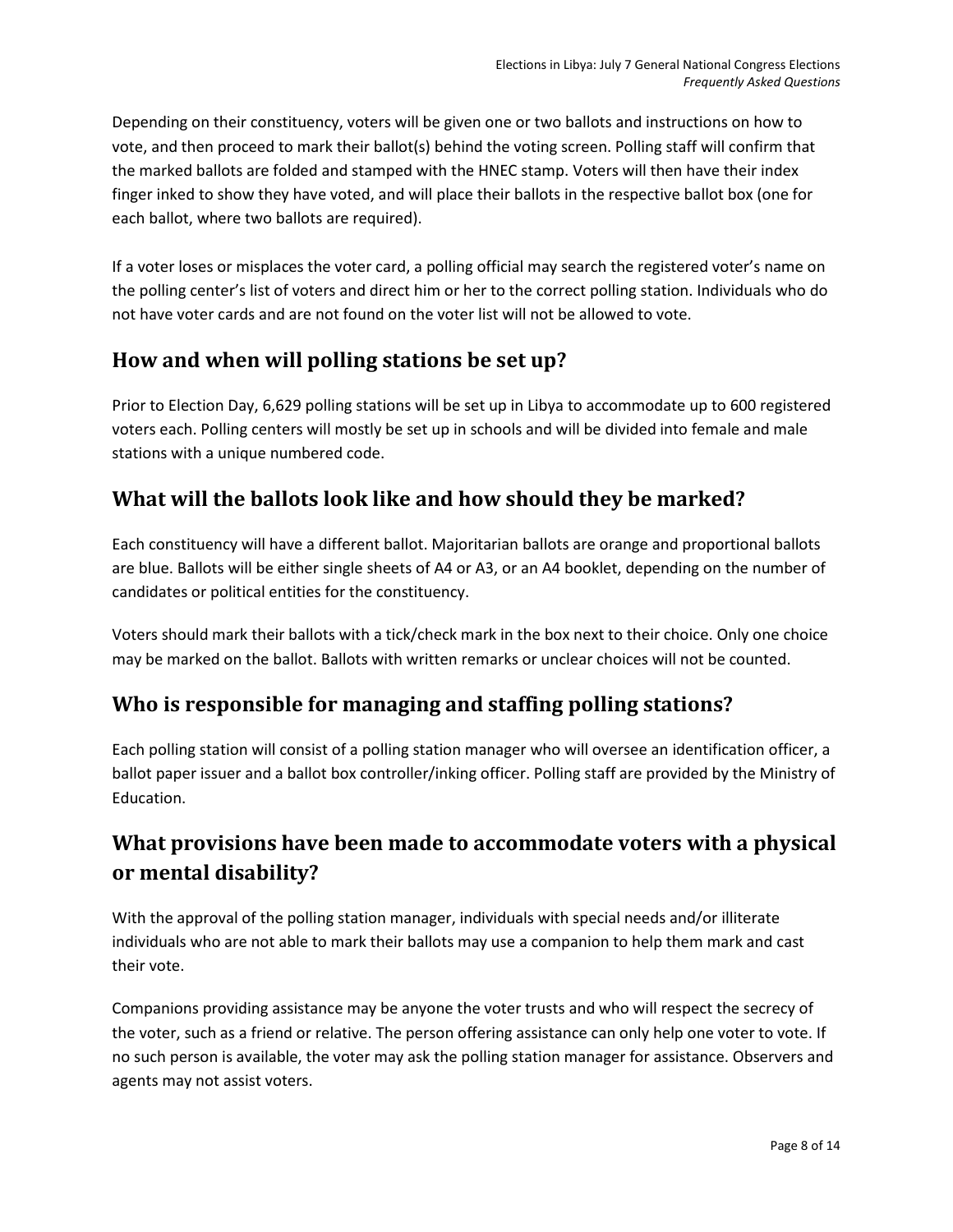## **Who provides security for the polling station?**

Polling station security will be provided by the Libyan National Police and the polling center staff.

#### <span id="page-11-0"></span>**What are the basic rules for counting?**

Counting is done in the polling station by the polling station committee immediately after the close of polling.

In stations with both majoritarian and proportional voting, there will be two ballot boxes; each box will be counted separately. In some cases, where women-only stations are concerned, staff from one station may count on behalf of another polling station.

## <span id="page-11-1"></span>**How will results be calculated?**

Result sheets will be transported to the tally center at the HNEC for immediate data entry. Two different data entry clerks will enter data to ensure accuracy. Any discrepancies in the number of votes cast and the number of valid, invalid and spoiled ballots will be investigated by HNEC audit teams.

#### <span id="page-11-2"></span>**When will results be known?**

Preliminary results will be announced by the HNEC as soon as they are known for each constituency. The HNEC intends to announce all preliminary results within seven days of Election Day. According to Article 33 of Election Law 4/2012, final results will be announced within 10 days of the preliminary results.

#### <span id="page-11-3"></span>**Where will results be published?**

Polling station results will be publically posted at polling centers immediately following the completion of the count at the polling station. Constituency and nationwide results will be announced first at the HNEC Media Center, and then published on the HNEC website. The website will also show results down to the polling station level.

#### <span id="page-11-4"></span>**Can the results be challenged?**

Challenges to the final results may be submitted to local courts within 48 hours of their announcement.

#### <span id="page-11-5"></span>**What constitutes an electoral offence on Election Day?**

An electoral offence is any violation of a regulation passed by the HNEC or Law No. 3/2012 on the Establishment of the HNEC; Law No. 4/2012 General National Congress Elections; or Law No. 14/2012 on Constituencies.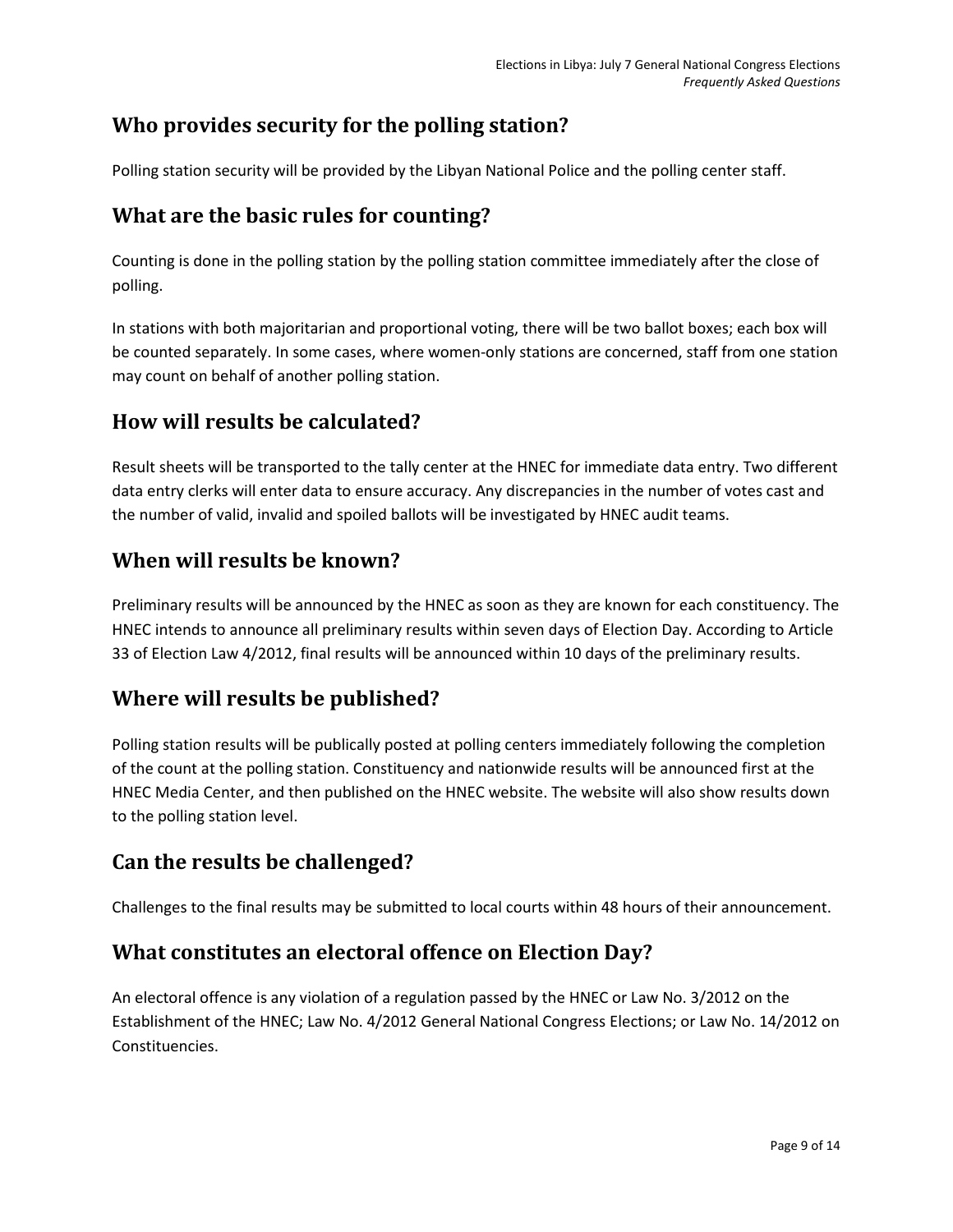Electoral offences are investigated by the HNEC after the submission of a complaint. The HNEC may also initiate its own investigations if it determines there is sufficient evidence that a violation has occurred.

## <span id="page-12-0"></span>**Who is authorized to investigate electoral offences and impose penalties?**

In most cases, a panel of three HNEC staff in the district office will review the complaint and make a decision. The HNEC Board of Commissioners may conduct follow-up investigations of electoral violations and impose penalties, where necessary.

## <span id="page-12-1"></span>**What kinds of penalties can the HNEC impose?**

The HNEC may impose a number of different penalties when a violation has occurred, including but not limited to:

- Issue a written warning to the person or political entity who has committed the violation
- Order a recount of a polling station
- Cancel the result of a polling station
- Impose fines

HNEC imposed penalties will be communicated, in writing, directly to the person or persons who committed the violation. A summary of the decision will also be published on the HNEC website and in local newspapers.

#### <span id="page-12-2"></span>**How are complaints submitted to the HNEC?**

Complaints must be submitted in writing to any HNEC sub-administration office, using the HNEC complaints form. Forms will be available at all HNEC district offices and polling centers. Complaints must be submitted within 48 hours of the violation or the HNEC decision being challenged. In sensitive cases, the names of complainants and witnesses will be kept secret.

#### <span id="page-12-3"></span>**Will the HNEC accept all complaints?**

The HNEC may reject any complaint that does not comply with the HNEC Regulation on Election Complaints, Disputes and Adjudications. Cases which are not within the jurisdiction of the HNEC will be referred directly to the courts or relevant authorities.

#### <span id="page-12-4"></span>**Can a decision on a complaint be appealed?**

Yes. HNEC decisions on complaints can be appealed in district courts.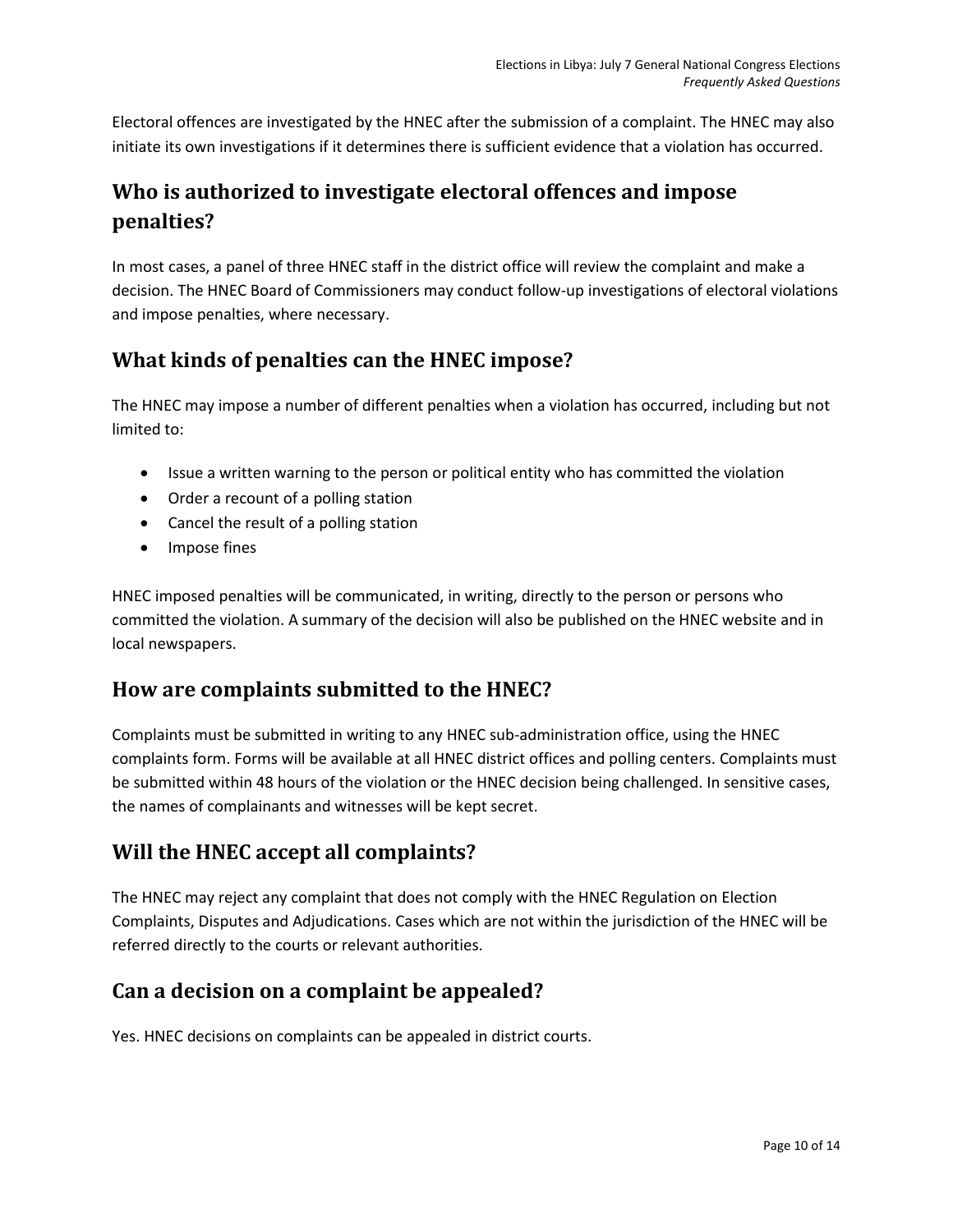## <span id="page-13-0"></span>**Who will observe the GNC election?**

The election will be observed by representatives of domestic civil society and international organizations, agents of political entities and candidates, and the media. Observers are accredited by the HNEC to observe the electoral process, including registration, campaigning, polling, counting and tabulation of results. Only political entities and candidates registered by the HNEC are entitled to nominate agents to observe the elections.

#### <span id="page-13-1"></span>**How does someone become an observer?**

Members of domestic civil society organizations must be registered with the Ministry of Culture and Civil Society. Organizations will appoint an authorized representative who will submit a completed application form for accreditation to HNEC sub-administration offices. Authorized representatives will collect the HNEC accreditation cards and provide further instructions to their observers.

The HNEC Accreditation Unit of the Central Administration Office in Tripoli will accredit international observers, international media and special guests of the HNEC. International observer missions will be sent by the European Union, the Arab League and The Carter Center.

## <span id="page-13-2"></span>**What are the responsibilities of observers? Do they have any restrictions?**

To perform their job effectively, observers must follow the HNEC Code of Conduct (based on internationally recognized standards and best practices) and behave in a neutral, non-political manner. They must not participate, in any way, in the election campaigns of any candidate or political entity.

Observers are responsible for their own transportation, accommodation and security. They must display their HNEC accreditation cards at all stages when observing the electoral process.

The HNEC reserves the right to revoke the accreditation of an observer who violates the code of conduct for election observers, Libyan electoral laws or HNEC regulations.

## <span id="page-13-3"></span>**What are the responsibilities of political entity and candidate agents?**

Political entity and candidate agents have two functions. They observe the electoral process and report on whether or not it was conducted in accordance with the laws. Agents also protect the interests of their nominated candidate or political entity in the electoral process. They can:

- Observe all stages of the electoral process
- Object to individuals trying to vote without a valid voter card, with a voter card that is not theirs or with the card of someone who has already voted
- Raise questions about the violation of a law or regulation with HNEC officials; if the agent is dissatisfied with the response by HNEC officials, he/she may file a written complaint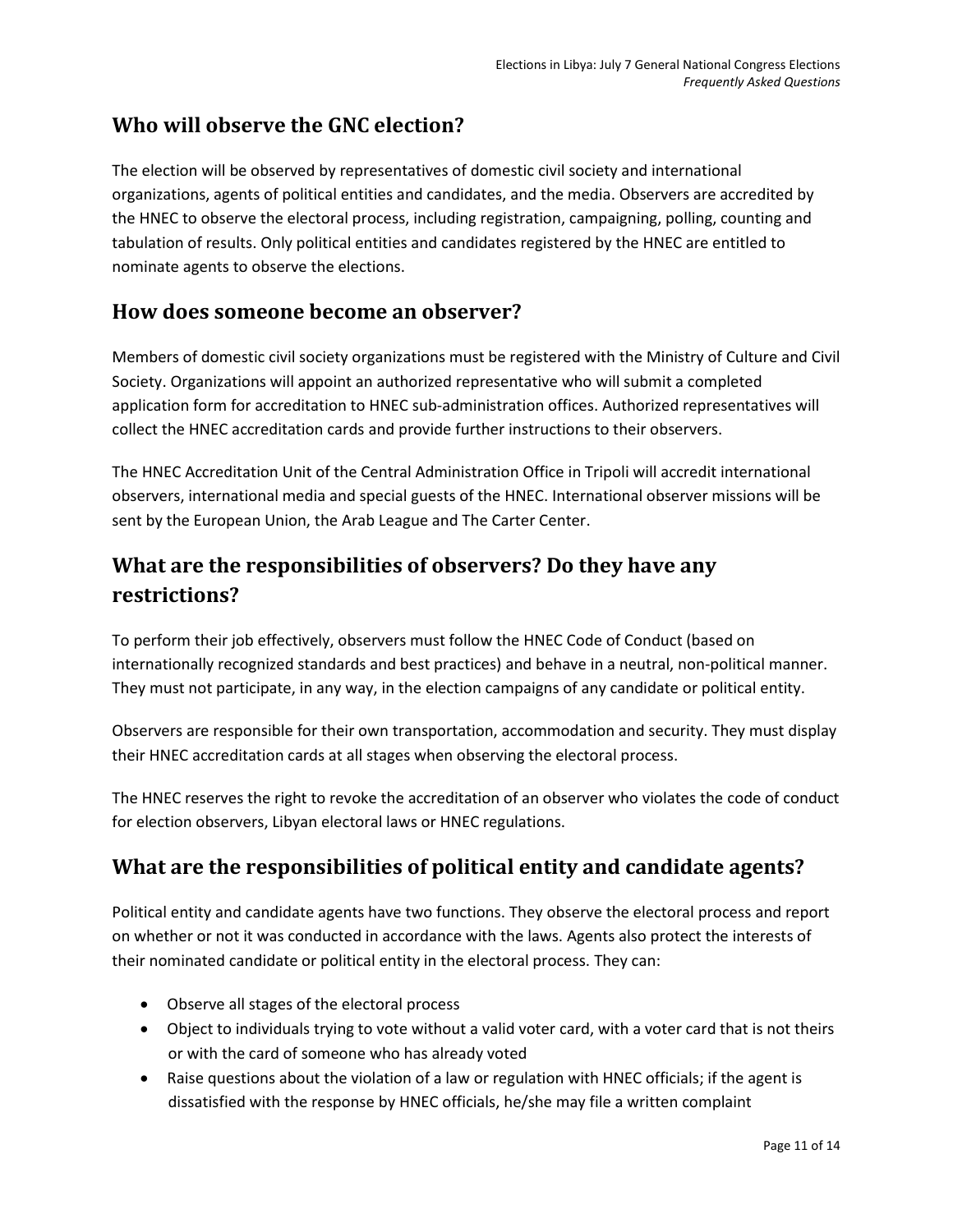## <span id="page-14-0"></span>**Who are media representatives and why are they important to the elections?**

Media representatives are journalists, reporters, bloggers and editors of printed and electronic media outlets. Accredited media representatives ensure the public is informed about the different stages of the electoral process, including voter registration, candidate nomination, election campaign, polling, counting and tabulation of results.

In order to report on each aspect of the electoral process, both national and international media representatives are encouraged to become accredited by the HNEC. Only accredited media representatives will be allowed access to registration centers, polling centers, the tally center and the HNEC media center.

#### <span id="page-14-1"></span>**How are media representatives accredited?**

In order to be accredited, representatives of media organizations must also complete the HNEC application form.

National media representatives must provide identification. International representatives must also provide a copy of their passport and entry visa. All representatives must sign the HNEC code of conduct for media. National media organizations must submit all documents to an HNEC Accreditation Officer at any of the 13 HNEC sub-offices in Libya, where accreditation cards will be issued. The HNEC's Tripoli Accreditation Unit is responsible for accreditation of international media organizations.

Media representatives may not belong to a political party or entity. They must not participate, in any way, in election campaigns for the benefit of any individual or political entity.

#### <span id="page-14-2"></span>**What is the HNEC Media Center?**

The HNEC Media Center will be the focal point of communication between itself, journalists and the public regarding the election. As the HNEC prepares for the election, the center will allow the HNEC to provide timely information and explain the electoral process. The media center is a way for the HNEC to increase transparency, trust and credibility of the electoral process and the results.

#### <span id="page-14-3"></span>**When will the media center operate?**

The HNEC Media Center is located at the National Conference Center, just north of the Rixos Hotel, at Ghabat Al Nasr, Hospital Street, Al Nasr, Tripoli. The center will begin operating on July 3, 2012, and will remain open until July 15, or until final results are announced. Hours of operation will be built around media events, press conferences and daily statements.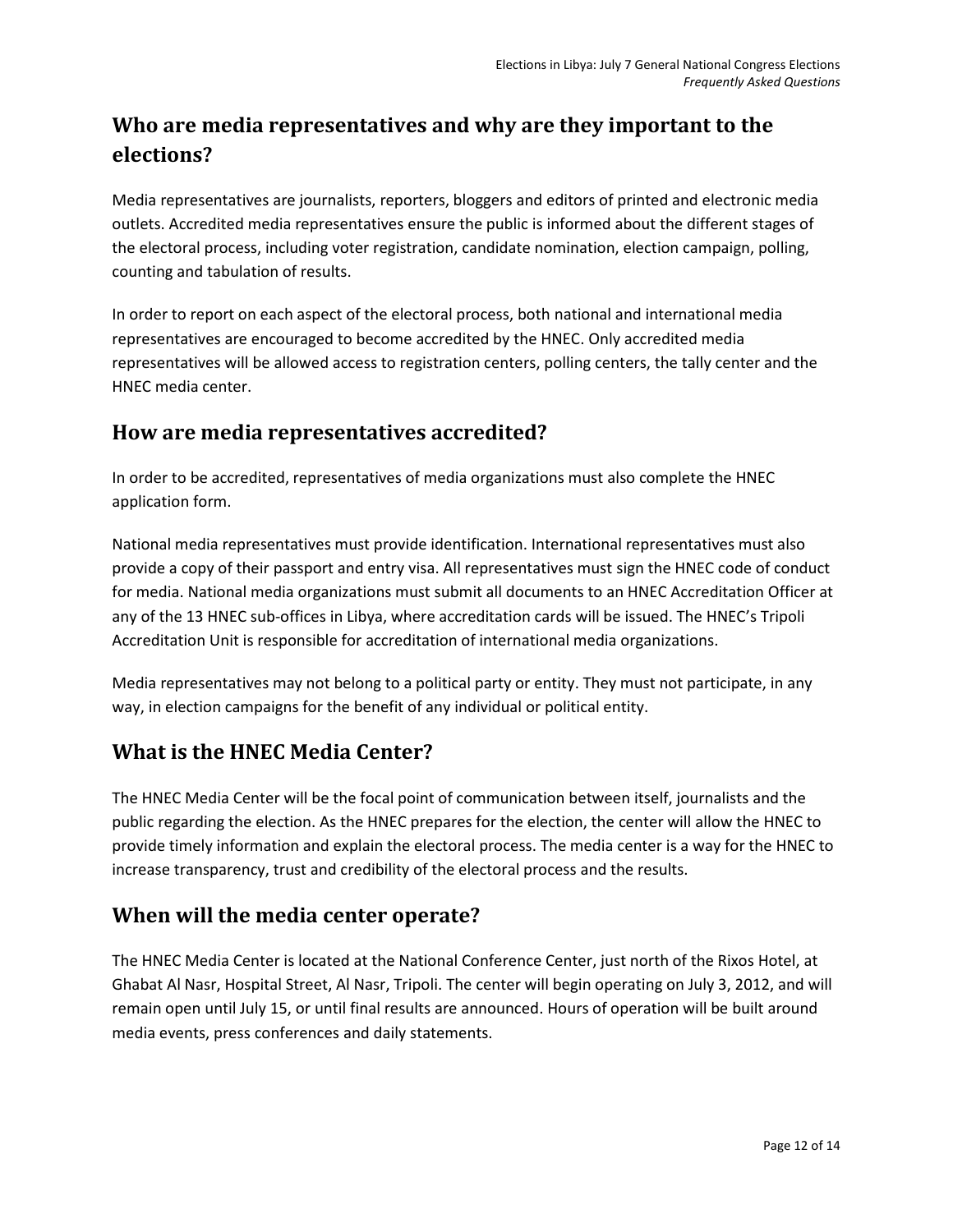## <span id="page-15-0"></span>**Who can visit the HNEC Media Center?**

Accredited media, observers, agents, HNEC staff and guests of the HNEC may visit the HNEC Media Center. Visitors must show accreditation cards to gain access. Accreditation desks will also be established at the media center to accredit journalists on site.

## <span id="page-15-1"></span>**What facilities will be available in the media center?**

The center will include simultaneous and consecutive translation from Arabic to English; high-speed WiFi; Internet access for all accredited visitors; print media room with printers, scanners, fax services and computers with Internet access; physical and electronic information desks disseminating all available HNEC press releases, publications and official schedules related to the election in Arabic and English; an interview and VIP room; a non-HNEC room for press conferences of observer groups; and accreditation desks where journalists can apply for and obtain accreditation cards.

## <span id="page-15-2"></span>**What are the next steps in Libya's transition following the GNC election?**

The NTC will be legally dissolved at the first session of the newly-elected GNC. All NTC competencies will devolve to the GNC. The president of the GNC and two deputies will be elected by secret ballot during the first session.

In a period not exceeding 30 days from their first meeting, the GNC will appoint a prime minister who will propose names for members of the Cabinet. Proposed names will need two-thirds approval of the GNC. The GNC will also select a statutory body of 60 non-members to draft a constitution. The constitution will be drafted and adopted by the congress within a period not to exceed 120 days from the first meeting of the 60-member constitutional drafting committee.

The draft constitution will be submitted to a referendum within 30 days from the date of adoption. If the Libyan people agree to the draft by a two-thirds majority, the GNC will endorse it as the constitution of the country. If rejected, the constitutional drafting committee must re-draft and re-submit it for referendum within a period not exceeding 30 days from the date that the results of the first referendum were announced.